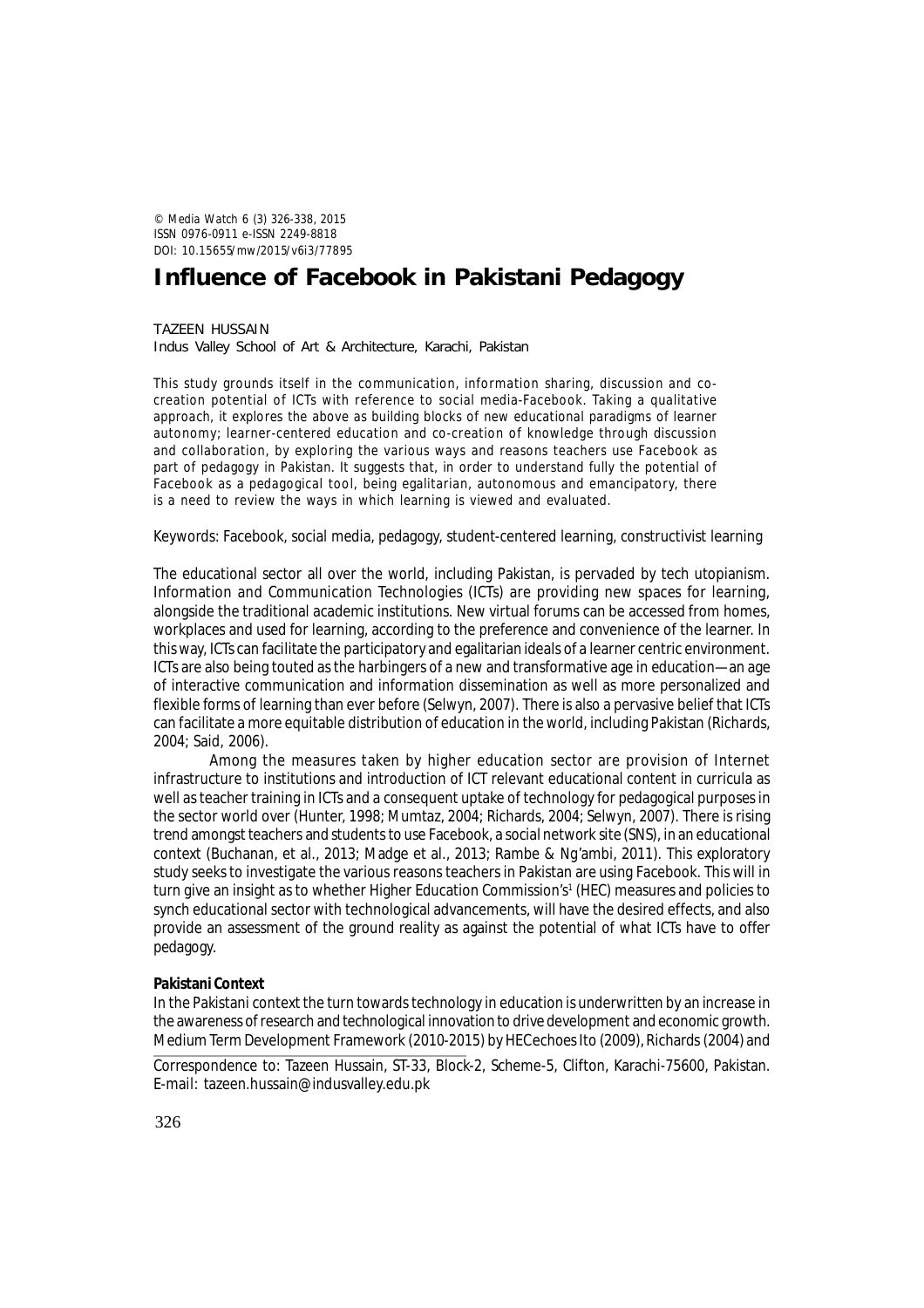Selwyn (2007) in expressing concern of disconnect between education provisions and needs of the industry and youth. Further, issues are lack of resources, technological infrastructure, reliability, technologically trained human resource, culture of research as well as increased costs, etc.

Pakistani educational landscape is still grounded in traditional models of teacher-centered learning. However, there is some evidence to suggest that motivated Pakistani learners might have moved away to a more learner-centered and autonomous learning environment (Siddiqui, 2006). A study by Zia et al. (2012) reports the perceived educational benefits of social media (YouTube) use by students in Lahore, Pakistan. Ahmed et al. (2013) report Facebook being used for information retrieval among other uses. A study by Zaidi (2011) explores the inroads made by digital media in the lifestyles of professionals in Pakistan. However, a study by Mehmood (2013) shows an inclination of public sector university teachers towards more traditional forms—newspapers as information sources.

Lack of resources and library services marks the educational landscape of Pakistan (Said, 2006). The study exploring Pakistan's digital library resources reveals the following. The University Computerization and Networking Program is responsible for providing public sector universities with funds for the building of infrastructure, and provision of Intranet, Internet and PERN facilities through LAN/WAN network. There is a primacy given to science subjects and resources. More than 75 per cent funding has been utilized for accessing electronic journals, with no audio-visual resources. The funding available for training is comparatively low. The main benefits of ICT are seen as "solid foundation for dissemination of information", which is believed to revolutionize indigenous scientific inquiry and capacity building (p. 11).

# **Changing Society—Changing Educational Needs**

Selwyn (2007) points out that the conception of a learning society underwrites the widespread interest and use of ICTs for education. The term learning society has its roots in the shift of economic policies from the industrial economy to the information economy with education charged with the role of fulfilling the needs of human capital in societies and economies. Transition of developed countries from industrial economies to information economies has marked a subsequent change in the kind of professionals required for fulfilling the human capital needs of society (McQuail, 2010). The top-down models of organization of industrial societies are seen as redundant and there is a growing awareness for a need to replace the old models with new models in synch with ideals of knowledge societies. These models are based on principles of participation and stress involvement and ownership of activities undertaken by individuals. Participatory models enable many-to-many communication, interactivity, creativity and autonomy in information seeking and sharing as opposed to the traditional models. In education, this has affected various areas of policy, institutional structures, ideology and pedagogy.

Buckingham (1998) highlights the social dimensions of pedagogy by insisting upon a "focus on the theories of teaching and learning which inform classroom practice and more specifically on the *social relationships* between teachers and students to which they give rise," (p. 3). He identifies the two pedagogical approaches 'traditional' and 'progressive' as corresponding with the industrial and participatory models. The former, "in which children are drilled and intimidated into acquiring arbitrary disembodied fragments of information," (Buckingham, 1998: p. 3) and latter, being more learner-centric, building on concepts of learning 'readiness' and 'discovery learning'. The progressive approach sits well with the participatory and interactive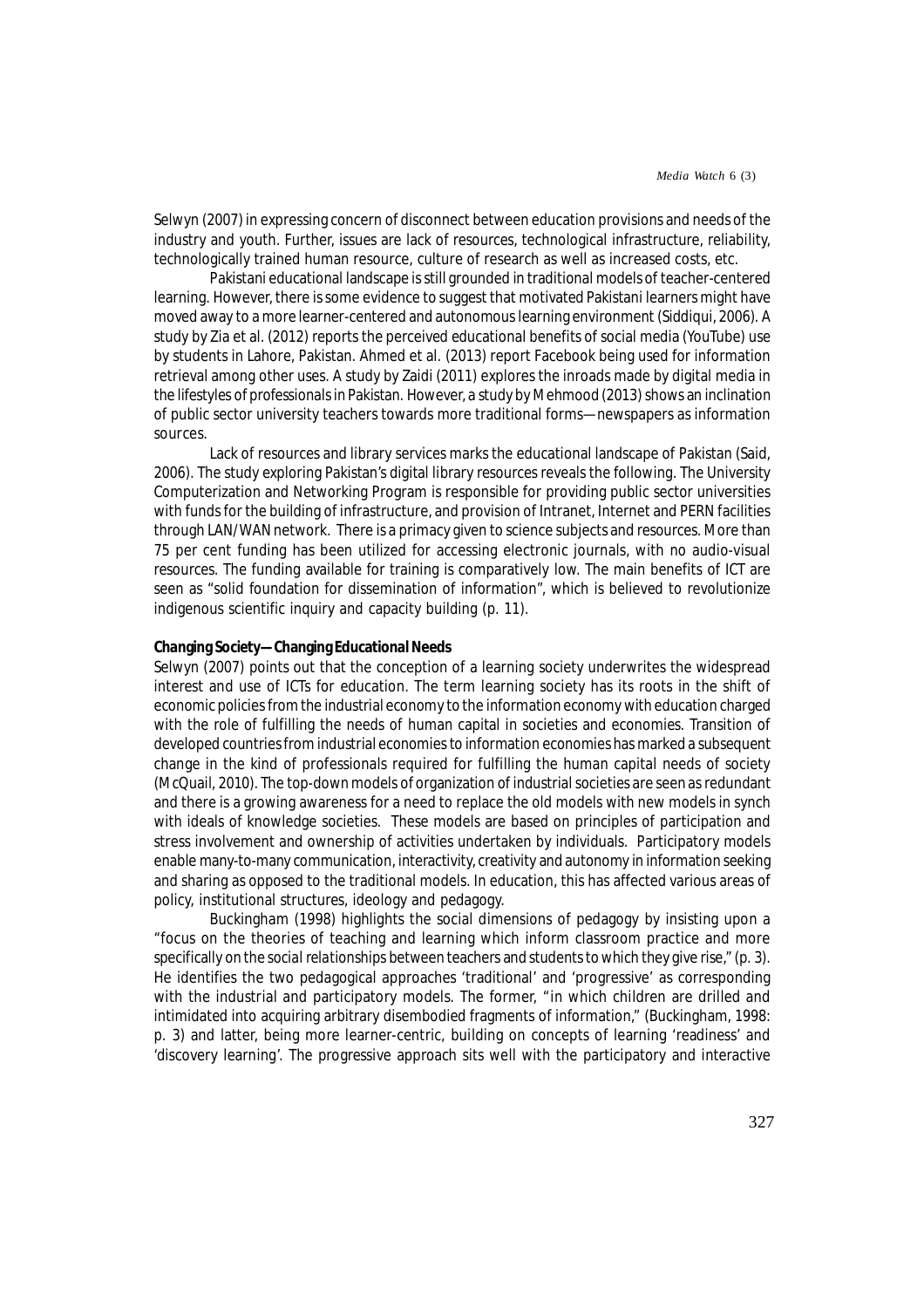features of new media and the information economy.

Education now stresses the development of two skills, the skill of information retrieval and synthesis as well as the skill of creative problem solving (Selwyn, 2007). Educators are thus faced with the challenge of developing these skills in their students, empowering them with information literacy. Information literacy can be described as the ability to identify access and retrieve information and to further apply it in critical thinking and problem solving. It also includes ability to develop strategies for information gathering and skill of integrating new information with existing knowledge. Educators have to instill the practice as part of the learning process and make students familiar and comfortable with the tools. The second task of educators is promoting creativity in students as being an integral life skill in a society, which is under constant and swift change, helping them in solving problems, self-expression and making informed individual choices (Selwyn, 2007). Enabling through creativity thus becomes a crucial concept underlying all educational practice. Ulmer (1989) points to a new approach focusing on "discursive and conceptual" understanding building on and integrating "orality, literacy and videocy" (cited in Green 1998, p. 192). It has also been pointed out there has been a shift to more interactive approach to learning in the students of the present generation, who are often referred to as 'net-geners' and 'digital natives'.

## **Education and ICT**

ICT adoption in education is marked by two major trends, the first being ideological, with reasons stemming from socio-cultural ideas of what education is and the ways it should be delivered. The other, grounded in the industrial model of organization, which breaks down education to agegrade relation (Cuban, 1993 cited in Mumtaz, 2006). He predicted three scenarios of classrooms: the technophiles, the preservationists and the cautious optimists. In the first, the role of a teacher would be relegated to the sidelines, where students would depend on technology and their own network to steer learning. In the second the teacher would integrate technology into existing methods and structures, using technology as a tool to help students learn better, and in the third there would be a slow but definite movement towards making fundamental changes to education.

# **Collaboration and Cognitive Learning**

ICT use is believed to develop cognitive processes and support constructivist learning (Siddiqui, 2006; Ulmer, 1994, as cited in Green 1998). Rheingold's notions of virtual communities have been particularly influential in driving educators to envision education as collaborative learning (McQuail, 2010). The approach builds upon concepts of collaboration and support and places learning within social context. It also stresses student preferences and self-direction as key to effective learning. Constructivist models of learning view teachers, books, Internet and other learners as potential sources of information and support. Students use ICT tools to access these sources, direct their own learning and construct their own ideas, thus expanding their existing knowledge (Siddiqui, 2006).

For teachers ICTs offer a limitless source of learning and teaching resources and tools. Teachers can now deliver content via many different mediums and forms including audio/ visual, thus catering to varied preferences of students (Ulmer, 1994). Teachers can also research content outside the sources available, therefore delivering new and exciting content as well as link with other teachers around the world opening up areas of potential collaboration (Said, 2006). There is also evidence of a change in perception about evaluation of student learning as seen in Perkel's (2006) study exploring the practice of copy/paste on MySpace as a form of literacy involving social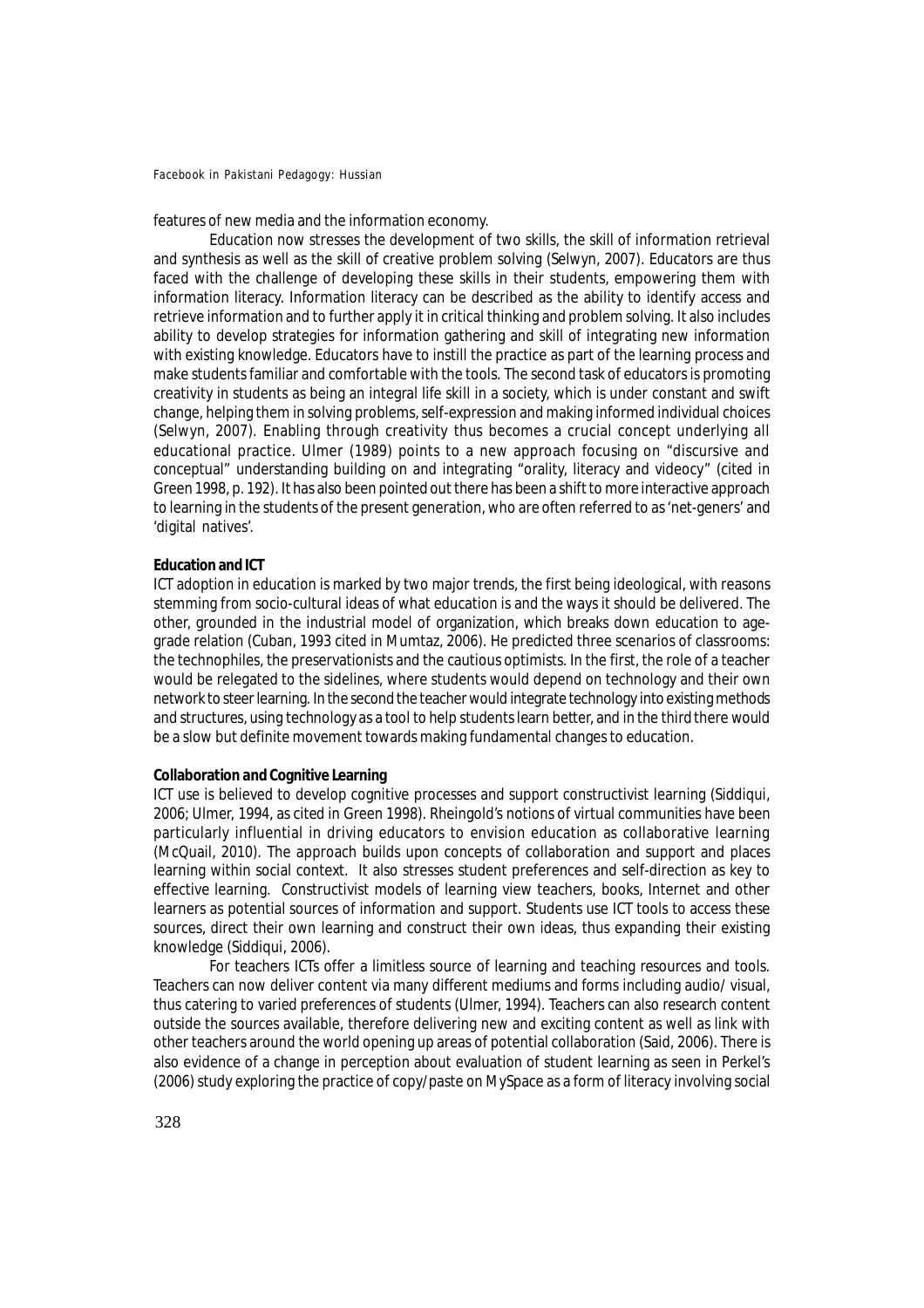*Media Watch* 6 (3)

and technical skills.

ICTs also seem particularly useful for supporting 'informal learning'. Anyone who is interested in a topic can now access and retrieve information allowing for greater learner autonomy and encouraging a participatory attitude. Whether under guidance of a teacher or without, this type of learning is free from structural constraints of a set curriculum and therefore more driven by interest and love for learning. Supported by the many forms and resources available via Internet, this type of learning can help overcome language barriers posed by the limitation of text based learning (Livingstone, 2002) and help over come socio-economic barriers (Watkins, 2009). This marks a departure from the teacher-centered and print-based models of learning typical of education (Livingstone, 2002).

# **Social Network Sites and ICT**

What SNS, offer education is best understood in terms of difference—an approach that highlights the limitations of the traditional media. SNS are part of the new media Lievrouw and Livingstone (2006) identify new media is set of communication technologies used for primarily linking information, marked by their multiple uses in varying social contexts. Thus, new media can be described as an amalgamation of technological devices and artifacts, activities and uses centered around them as well as the "social arrangements and organisations that form around these devices and practices" (McQuail, 2010: p. 39). Their key features are their interlinking capabilities, their capability of two-way communication, their ease of accessibility for individual users, interactivity, multiplicity of use, their ubiquity and their ability to transcend space and time.

Beer and Burrows (2007) point out they also have the potential to reconfigure hierarchies and social relations (cited in Madge et al., 2009). New media thus makes the various forms of media, sound, text, image and moving image available through one medium, facilitate storage and retrieval of information and link public and private communication blurring boundaries between them. In education, this opens up a world of possibilities in terms of pedagogy and also has the potential to change existing social relations between teachers and students (Harris, 2005; Selwyn, 2009). Wang et al. (2012) explore the potential of Facebook as a tool for management of learning. Facebook use is also explored in the particular contexts of student motivation and informal learning, as well as learning beyond the classroom and as part of everyday life by Madge et al. (2009) and Selwyn (2009).

SNS use in education is increasingly coming under scrutiny with studies on student views about teachers using Facebook (Hewitt & Forte, 2006), affects of teacher participation in Facebook on teacher student relations (Mazer et al., 2007) and teacher intentions verses student use of Facebook as information sharing platforms (Rambe & Ng'ambi, 2011). Watkins (2009) and Charnigo et al. (2007) found that librarians are proponents of SNS use for information retrieval purposes and are opposed to the US government's legislations against SNS use in libraries.

With regards to SNS in particular, access, interchangeability and visibility are the key features, which effect traditional hierarchies of information sharing in educational structures. Birdsall (2009) points out that one of the desirable features of information science networks is the ability of the information seeker to also inform (cited in Rambe & Ng'ambi, 2011). In Facebook enabled networks, information sharing becomes less hierarchical and is fed by multiple voices, thus making for a richer pool of information. Perhaps the most important aspect is that the conversation, discussion and critique between all informers and information seekers, is grounded in a social context. This allows for a meaning making process, which mirrors real life in the construction, and deconstruction of meaning. This process enables both the information seeker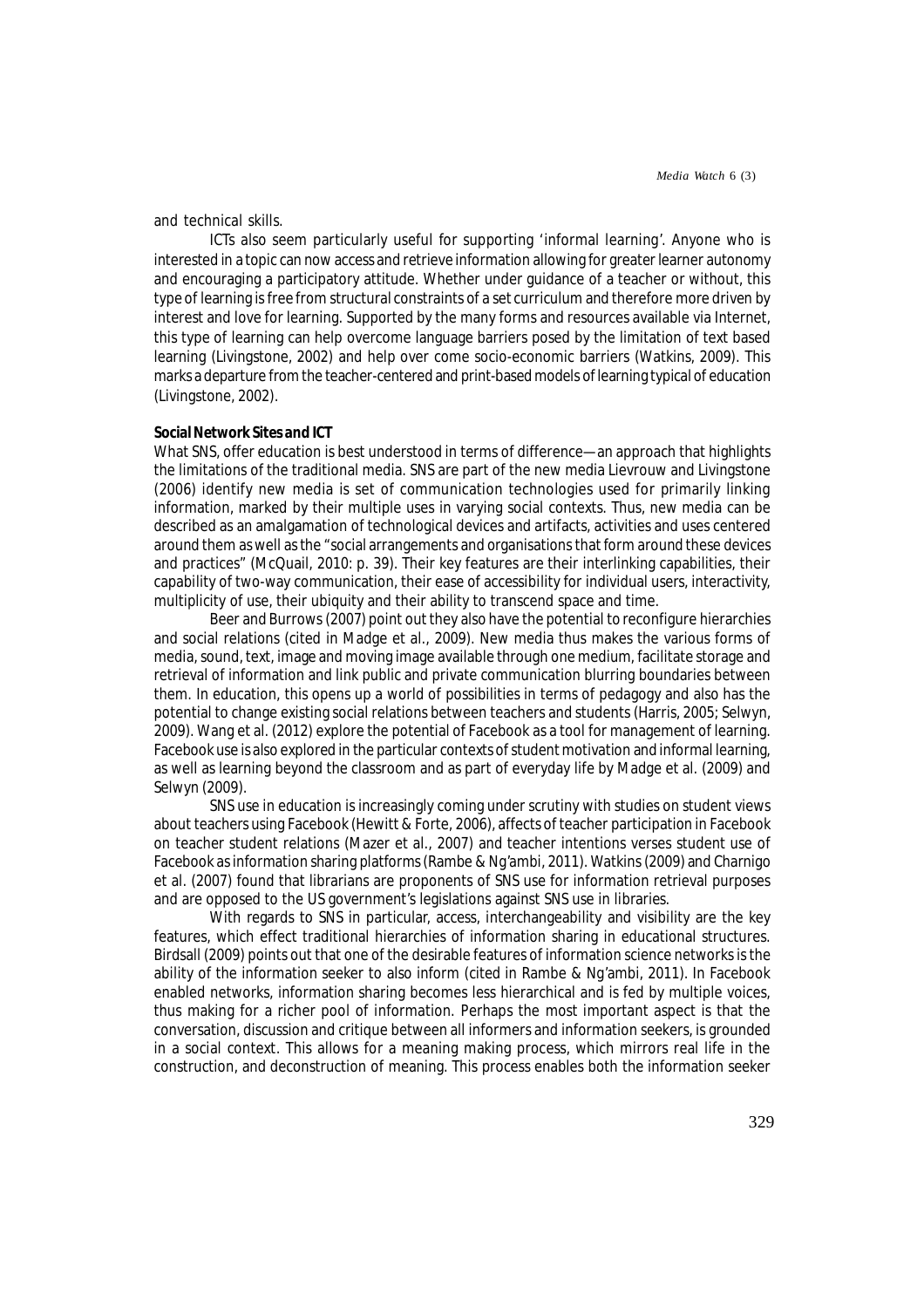and information giver to be transformed through new understanding and command over subjectsstudents and teachers and knowledge-content.

## **Teachers, ICT and SNS**

Despite widespread deployment of technology in education, access inequalities still continue to be a problem world over (Ito, 2009; Livingstone, 2002). Research identifies that factors such as age, income, socio-economic status and gender play an important role in the 'digital divide' (Watkins, 2009). In the developing world factors such as historical influences like apartheid and colonial past also plays a role in sustaining the divide with dynamics such as language and race being important causes (Rambe & Ng'ambi, 2011).

A 20 year review of ICT use by teachers undertaken by Mumtaz (2006), identifies various factors affecting adoption of ICTs by teachers including age, easy access to resources, ease of use and design of software, personal interest, commitment to profession and learning and familiarity. Elys (1970) and Holloway (1984) differentiate between the physical aspects—the hardware and their relation to processes of learning and the behavioral—the psychological and pedagogical aspects. As Elys further elaborates it is an examination of its implementation and use that enables an evaluation of its benefits in pedagogy (cited in Hunter, 1998).

A study by Cox et al. (1999) shows teachers use of ICTs center around two major areas: student-centered learning and self and identity. Reasons for the former vary between making study more interesting and fun for students, to motivating students to learn, to bringing diversity to content as well as more personal use, like improving presentations of materials, easing administrative tasks, extending support via Internet. Another important factor in adoption of ICTs by teachers is familiarity and use of ICTs by them in non-education context. Such teachers accept and use technology as a means of taking education beyond the walls of the classrooms. Becker (1994) found peer use of technology and smaller class sizes also affecting ICT use (cited in Mumtaz, 2006). Another impediment to the widespread adoption of technology has also been the very real structural constraints of educational practices; classroom structures, curriculums and timetables being some of them (Rambe & Ng'ambi, 2011; Wang et al., 2011).

## **Method**

The study aimed to explore the practice of Facebook usage by teachers in Pakistan to communicate with students and to identify and explore the various reasons why it was being used. Research on the subject in general is sparse and does not reveal teacher's ideology and understanding of learning as reflected in their communication practice. Existing research is dominated by North American studies (Madge et al., 2009) and in Pakistan the area is relatively unexplored. Thus the aim of this study can be termed as an exploratory research (Vaughn, 1996).

Universe for this research was identified as teachers belonging to Art, Design and Media degree awarding undergraduate institutions in the city of Karachi, Pakistan, using Facebook to communicate with students. The teachers belonged to Indus Valley School of Art and Architecture (IVS), Media Sciences at Shaheed Zulfiqar Ali Bhutto Institute of Science and Technology (Szabist), Department of Visual Studies, at University of Karachi (VS), Textile Design Technology at Textile Institute of Pakistan (TIP) and Department of Fashion and Design at Iqra University (IU). Research findings, identify age 18-24 as being Facebook users in studies by Bosch (2009), Ellison et al. (2011), Harris (2005), Madge et al. (2009), Miller (2013), Selwyn (2009), Wang Woo et al. (2012), Zia, Sajjad et al.(2012). This also corresponds with the figures published by Pakistan Advertising Society-PAS (A Snapshot of Pakistan's Social Media Analytics, 2014) which shows the highest Facebook users in Pakistan, 49.6 per cent being the in age bracket 18-24.

A survey served to screen out a purposive sample of teachers for a more in-depth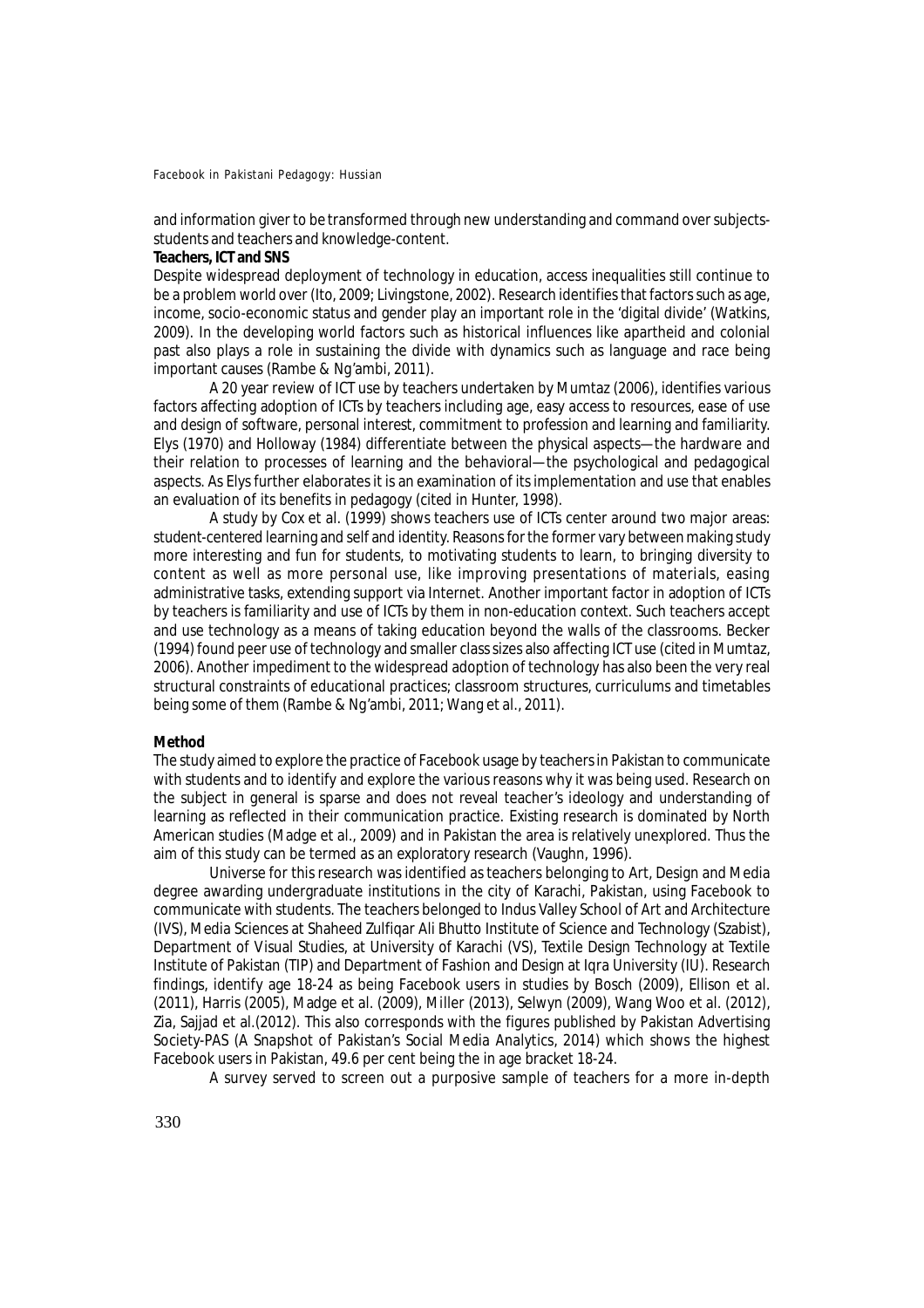investigation of Facebook use by teachers in art and design institutes in Karachi, Pakistan through focus groups.

# **Results**

# *Survey*

In keeping with the objective of the study –that is, exploring the potential of social media-Facebook, to enable sharing, discussion and co-creation, the questionnaire asked teachers to identify ways in which they used Facebook as part of pedagogy. A total of 104 respondents filled out the survey,





part-time teachers were teaching at more than 1 institute so they multiple entries for institutions

Most of the respondents were aged between 30-39 (38 per cent) followed by 25-29 (30 per cent). Most of the respondents were from a high-income bracket, 76K and above. Education level of population was high, 48 per cent of the teachers had Bachelor degrees and 38 per cent Masters. Keeping in mind the practical nature of studio in art and design, teachers were asked whether they were teaching studio or theory.

The survey showed a dominant part of the sample was teaching studio courses. Facebook use was prevalent amongst teachers, 94 per cent, but not as prevalent for educational or pedagogical purposes, 60 per cent. The data revealed Facebook use for pedagogical purpose more prevalent among private sector teachers- IVS, TIP, Szabist, KSA, than public sector teachers, VS. These findings are echoed in Ito (2010) and Watkins (2009). However, sample from IU, being a private sector institution differed from this trend with 4 out of 7 teachers being non-users. Data collected from the survey was not analyzed to reveal co-relations between age, income, size of class, number of courses being taught, status of teacher whether part-time or fulltime and Facebook use as part of pedagogy. Of those surveyed 80 (65 per cent) were studio teachers and 40 (35 per cent) were teaching theory. 64 (62 per cent) were part time teachers and 38 (37 per cent) were fulltime. There was also a variation in the number of courses being taught.

From those surveyed 102 (94 per cent) replied positively to being Facebook users, while 73 (68 per cent) were using it to communicate with students and even lower, 63 (66 per cent) for communicating with students for purpose of education.

Of those communicating with students via Facebook 45 per cent were active and regular users with majority accessing Internet through mobile devices-laptop, 45 per cent and mobile phones, 34 per cent. Studies by Bosch (2013) and Rambi and Ng'ambi (2013) also echo this trend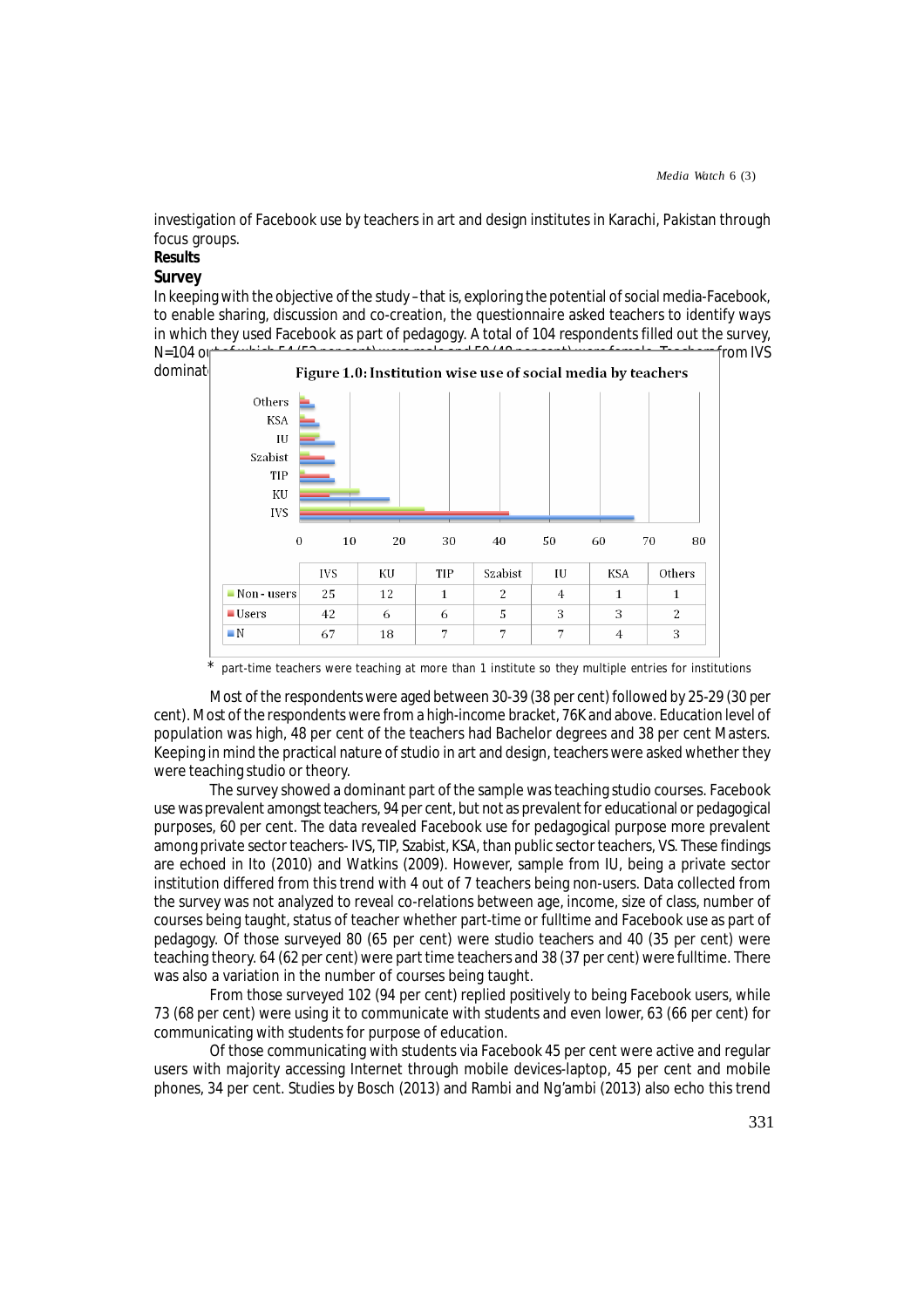suggesting a correlation between mobility and Facebook access as opposed to other institutional learning management systems: example Blackboard. Most also reported having institutional access to Internet, thus showing a supportive environment for Facebook or other internet enabled forums for use as part of pedagogy. Survey data regarding responses to teachers' use of Facebook was coded and grouped according to frequency distribution.

# **Focus Groups**

The focus groups revealed diverse factors such as ideology, socio-cultural influences, personal preferences, institutional factors and functional and technological factors as influencing teachers' use of Facebook. Discussion seemed to go back and forth between the benefits and shortcomings of social media and illustration of pedagogical use with practice based anecdotes. What was unearthed was how teachers' personal ideology influenced the way they structured their relations with their students and defined communication via Facebook.

It was seen some teachers who whole-heartedly believed in the potential of social media and for them the component of social media was a firm part of their pedagogical practice. Then there were those who were using it but had adapted the media to their own ideology and approach towards teaching rather than exploiting its full participatory potential. And then there were those, who had tried and revoked their media use due to various reasons. These findings validated the findings of survey data. Another category that came forward was that of teachers who regarded Facebook as a pedagogical tool not just restricted to a particular group of students but rather a means to reach out to wider group of interested people or students connected via Facebook.

It was noticed that teachers own educational experience and the role technology played in their relationship with their teachers influenced their pedagogy. A teacher described his own teacher's practice of sharing tips and notes via blogs and his own preference of using Twitter for information dissemination. Another factor found influencing teachers' Facebook practice was their use and ease with technology. "One of the reasons I don't use Facebook much is because I run away from technology…."

It also came to light that factors such as collegiality made a difference. And lastly but the most influential factor was the teachers personal ideologies, how they perceived education and their own identity as teachers within the field of education and society at large. "All education is not assignments, life experience and other things that you share also." A difference was also observed between the practices of teachers belonging to various institutions.

#### *Many-to-many communication*

The new participatory models of education are based on many-to-many and interactive communication, stressing creativity and autonomy. Communication via Facebook for pedagogical purpose is a growing trend amongst teachers. Studies by Hewitt and Forte 2006; Mason 2006; Mazer, Murphy, and Simonds 2007 show this trend (cited in Madge et al., 2013). However this does not necessarily mean it is being used for a many-to-many or two-way communication, which is the basis of the participatory and egalitarian models. Some teachers are interested in utilizing the potential of such forums to support many-to-many communication and overcome time barriers to enable student engagement.

On the other hand, some teachers actively discouraged the practice of two-way communication via Facebook, preferring e-mail and classroom for the purpose. They reported using Facebook as a notice board for issuing "stern reminders", class timings, submission dates etc. However most teachers did allow two-way communication, but limited their interaction via Facebook. Among the reasons given were finding it infringing on their private time and inculcating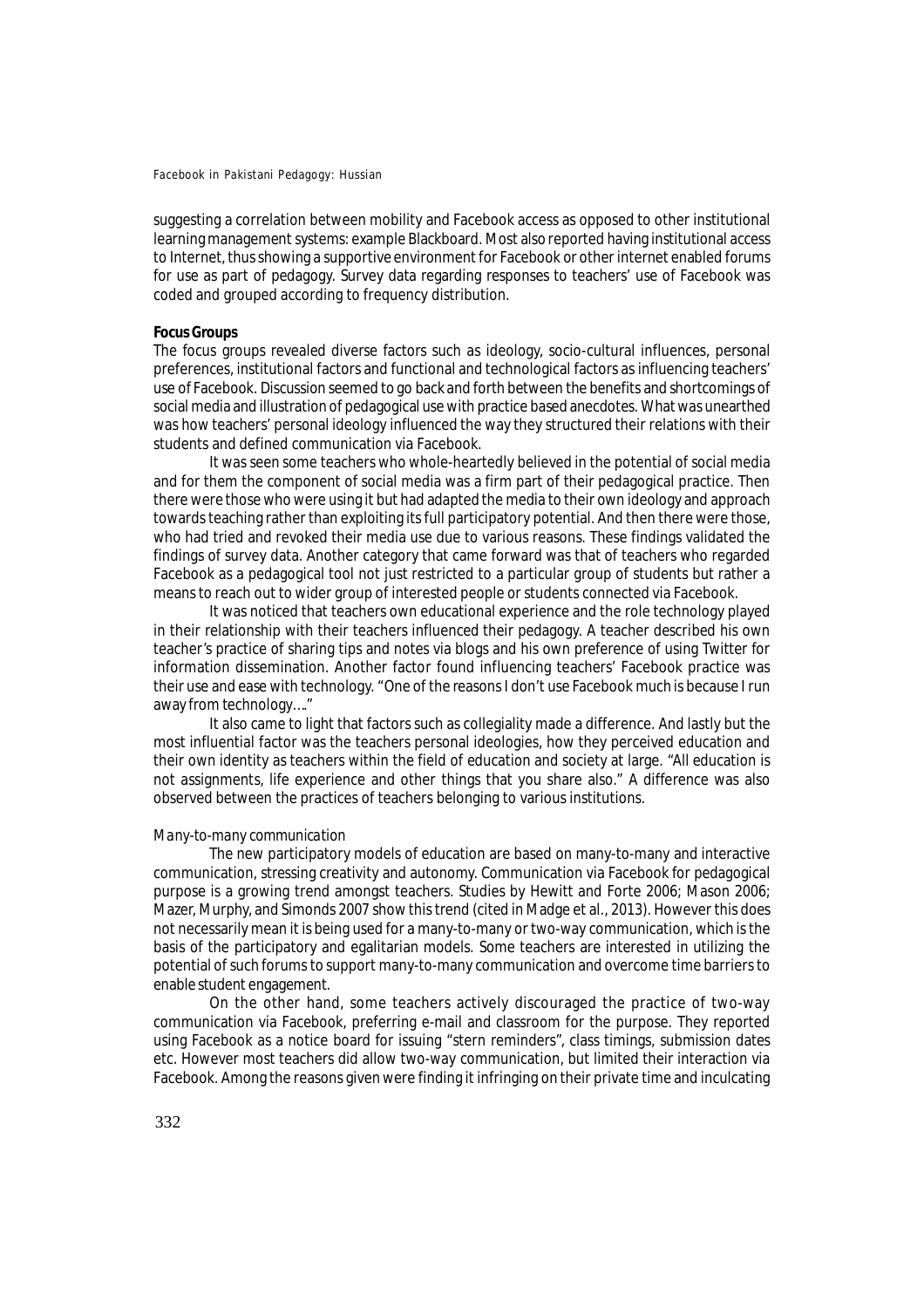bad habits in students and the teachers themselves like one teacher reported that he found Facebook making him lazy and affecting students too. "I forgot something I will say it on Facebook…and the same thing started translating to students…so never mind if we don't go to class sir will put class notes on Facebook." For some teachers Facebook's ability to overcome time became a deterrent with students massaging late night seeking answers to queries.

#### *Information sharing and retrieval*

Information sharing and retrieval are key features of new media. Facebook can offer a non-hierarchical relationship, in which informers and informants, i.e., teachers and students, can interchange positions in a rich multi-voiced environment, and together give rise to a rich pool of information resources. They can be partners in the process of knowledge construction, by constantly interacting with information shared and retrieved, constructing and deconstructing meaning within the social and cultural contexts of the social media platform. Through this process the informer and informant both under go change as knowledge is gained. While teachers can manipulate the Facebook environment to meet varying needs of students and ensure outcomes a lack of information pedagogy can also serve to undermine the potential of the rich pool (Rambi & Ng'ambi, 2013). From the students' perspective the ability to search and share can also inculcate a sense of autonomy and confidence.

In terms of information seeking, some teachers felt Facebook sharing and information retrieval did contribute to autonomy and confidence in students, Availability of diverse of information resources and forms was also identified as an important feature with teachers and students taking advantage of the multimedia enabling environment with videos and visuals increasingly becoming part of teaching and learning, in other words what Buckingham (1998) describes as "democratizing the curriculum" (p. 9) by using resources from popular culture. Other factors such as lack of knowledge and facilities like digital archives and library resources, restrictions on access of digital library resources for part-time teachers also contributed to teachers' use of Facebook for information retrieval and sharing.

## *Student Engagement*

Use of ICTs for student engagement is limited by ability and will of the teacher to incorporate it in exciting ways. Leavin and Arafeh (2002) point out that while incorporating Internet is common practice by teachers it is often not put to very creative use. It could be said that the practice of using Facebook for student engagement seems to reflect the conceptual dichotomy with regards to education and technology, with technology being synonymous with devices and their appropriation in learning processes as part of pedagogy (Hunter, 1998).

Teachers use of Facebook for student engagement had varying motivations including reaching out, ensuring exposure to information which is lacking difficult due to bad reading habits, countering shorter attention spans in students, and cognitive learning using discursive potential.

Though a teacher felt discussions via Facebook were rewarding, most did not agree. It could be said that the potential of Facebook to support discussion is overshadowed by the teachers need to control and mould discussion within existing academic conventions rather than embracing the free flowing nature of discussion enabled by it.

Technology is biased with regards to the way with which it supports interaction (Imel, 2001) and generally teachers felt that Facebook as a forum was not particularly supportive of moderated or serious discussion. "I feel because it is free, casual discussion is more happening. If you try to create a serious thing…that is not happening."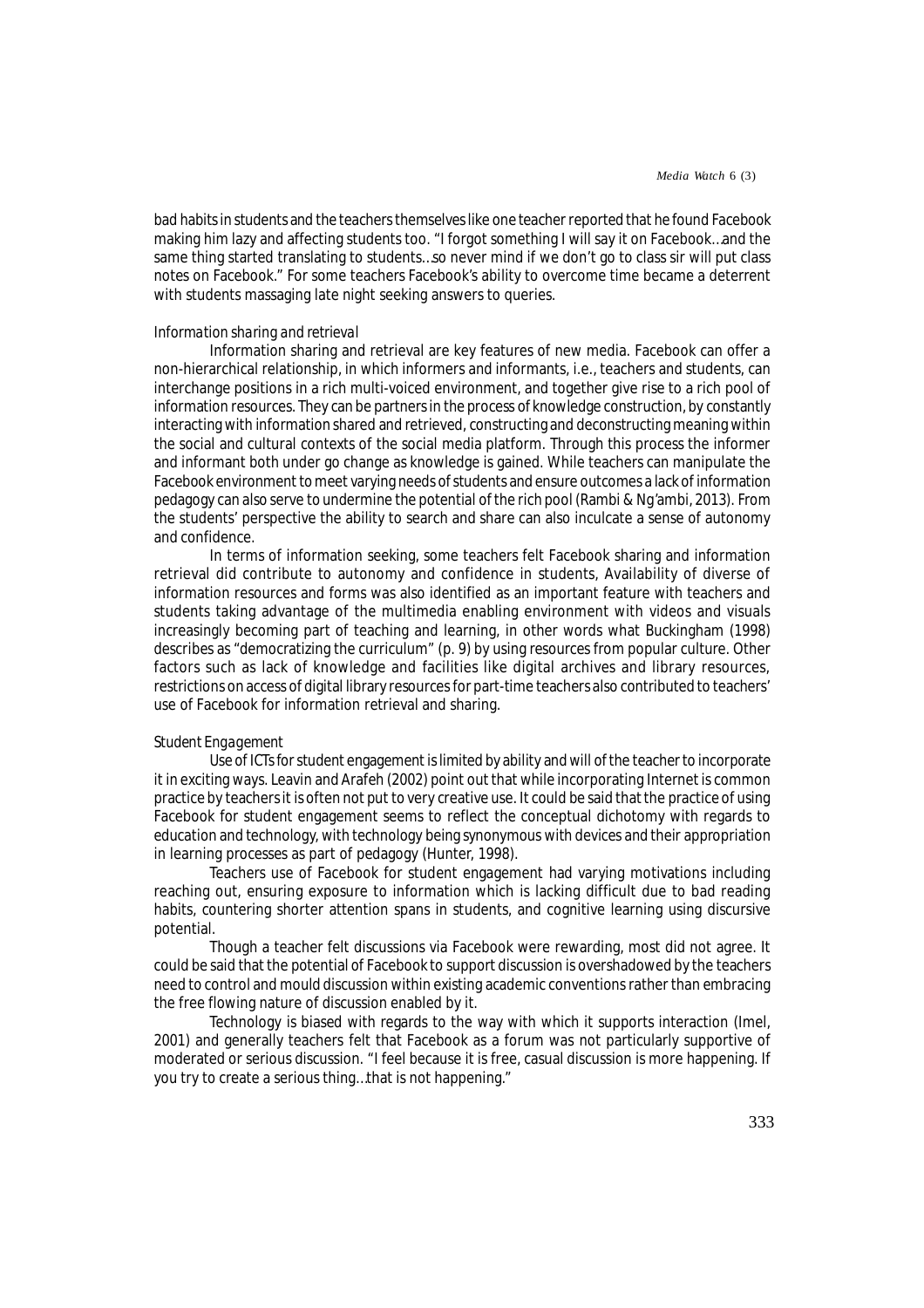Visual icons and emoticons play an important role in discussion on Facebook, though some considered them a disturbance and not particularly suited for serious discussion. "Like something really serious going on…like the Kothari Parade being dug up….and all of a sudden you will have something like…a pastry, cupcake." However other felt that the icons helped in overcoming language barriers.

Imel (2001) argues, that introduction of new technologies has had little effect on existing student teacher power relations; rather than bringing about radical change technology has reinforced the existing structures. The role of the teacher in provoking discussion was still found to be an important factor. However, the topic of discussion made a difference. "I think it's like some times you hit the nail, you hit the right spot with...with the right kind of link…and it goes…and sometimes you are surprised that nobody has anything to say about something."

Leavin and Arafeh (2002) posit that for most students, educational use of Internet enabled forums occurs outside formal academic structures and settings, in more social contexts. This entails manipulating ideas learnt during class and relating them to what they already know (King, 1993). A teacher reported using her closed group to harness the potential of Facebook for learning and participate in the fun learning aspect beyond the classroom. "Assignments are given in class and discussions happen in class or after class. Facebook is just an extension of learning which happens after hours, whether it is related to an assignment or it is just a little joke." This enabled her to be an observer in the learning aspect but not necessarily a participant. "I might or might not jump in...because I could see they can grapple with it on their own, because I didn't want to monitor it at all times, because I don't think that's healthy…because again it is about facilitation and not teaching…and that was really useful for me and also because it had a fun aspect."

#### *Teacher student relations*

Another feature of social network sites is that they enable participants to have a social presence of each other (Rambi & Ng'ambi, 2013). Facebook has the capacity to allow teachers to buildand nurture relationships with students (Mazer et al., 2009). A study of Facebook mediated teacher student interaction shows that teachers use of Facebook for self-disclosure is linked to teacher credibility, that is, "instructor's level of competence, trustworthiness, and caring. Competence refers to the extent to which a teacher is perceived to know what he or she is talking about, whereas trustworthiness is the degree to which the teacher is perceived as honest. Caring refers to the extent to which the teacher is perceived to have the students' best interests in mind"(McCroskey & Teven, 1999, as cited in Mazer et al., 2009: p.176). A study by Duboff (2007) reports Facebook being used by teachers to adopt more informal relations with students and inculcate a sense of shared community between teachers and students (cited in Bosch, 2013).

During the focus groups, teachers reported using Facebook as a medium for overcoming distances with students and showing them their human side. The practice of Facebook for communication was of two types. There were teachers who were friending<sup>1</sup> students thereby giving them access to their own walls. These were the teachers who believed in a more open relationship with students and allowed them access to their personal walls. The others were more concerned with maintaining a more formal teacher student relationship and were communicating only through closed groups established for study purpose, and therefore did not need to friend students. The latter were more common.

Virtuality of Facebook enabled interactions was the key aspect identified in encouraging use of Facebook with regards to teacher-student relations. "In a more formal space it's different. I don't want a student to say to me 'yo miss', he does the same 'yo' through Facebook its ok". For some it was a means of overcoming issues related to identity. "For me it is very important to know my students…you know they say that 'oh' this old religious man with a white beard, we can't discuss this in front of him. But in this way it's an open discussion so they don't hesitate at all." A teacher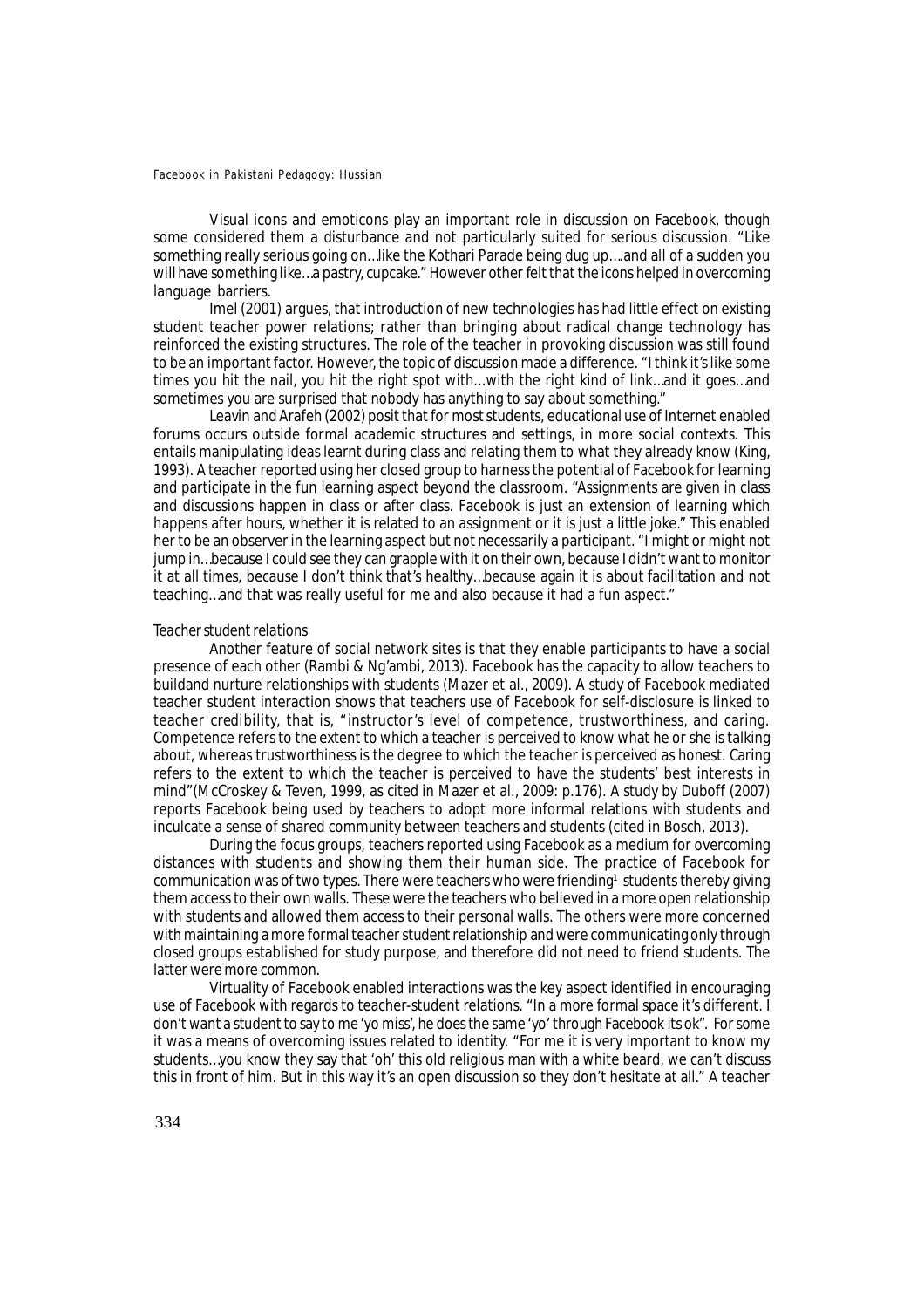in KU felt the virtual space helped shy students speak up. However another felt this was detrimental to development in real world situations.

Younger faculty reported problems related to blurring of boundaries between teachers and student leading to disciplinary issues. Others used the platform to acknowledge student work to encourage and motivate students and using the Facebook to introduce students to their own online community of professionals, with probable long-term benefits. Some teachers also reported using Facebook for surveillance of students. Others reported catching students for not meeting deadlines by tracking them via Facebook.

Only one teacher alluded Facebook being a mutually beneficial tool. "I can actually see the growth in terms of knowledge learning and confidence. So there I can see the communication through Facebook has improved and increased my ability to assess my students and their ability to engage with the content."

#### *Teachers as role models*

Facebook use by teachers was also rooted in questions of identity construction and behavior. Teachers revealed reasons varying from showcasing of professional work to sharing of personal ideologies. There were teachers whose practice of using Facebook became a part of their identity. Two junior teachers fondly recalled a senior teacher as "Facebook savvy".

Some teachers revealed their Facebook practice as being grounded in a much broader role, that of a teacher in society. For these teachers Facebook was the means to increase the scale and reach of their practice of sharing and teaching with one exception.A teacher reported an incident where she realised her Facebook practice with friends might be setting a bad example for her students on her friends list. But for another this was another aspect of social learning "Students see the way I am with them in class but how to I talk to friend and how to I talk to my teacher to a senior."

## *Public sphere/ private sphere*

There were concerns regarding the public nature of Facebook. Some were related to sociocultural norms of Pakistani society and some had to do with the technological features of Facebook and their implications in a nation beset by ethnic and political strife. However most were grounded in maintaining distance between private sphere and teaching sphere. For some it was also a way to inculcate a sense of responsibility and codes of conduct at various public forums.

Buckingham (1998) describes two types of defensive approaches affecting pedagogical practice, one is influenced by defending students against what is harmful and the other influenced by including a sociological context in teaching to make it more responsive to students out of school experiences. This can cause conflict with realities of classroom settings. Facebook's capacity to disturb socio-cultural norms was a concern amongst teachers. A faculty member was concerned with student practice of sharing all class happenings publically. However another felt that the noninstitutional space that closed Facebook groups provided facilitated the sharing of certain content especially in Art History context, that would be a bit uncomfortable in institutional settings. Technological enabling of public sharing via Facebook could also be a problem. A teacher recalled an incident, which made her question her choice of social media when she posted a status in the wake of the Hazara killings<sup>2</sup> in 2013 that was publically shared by students.

# **Conclusions and Implications**

To quote Steve Jobs "You're not going to solve the problems by putting all knowledge on to CD-ROMs. We can put a website in every school—none of this is bad. It's bad only if it lulls us into thinking we're doing something to solve the problem with education."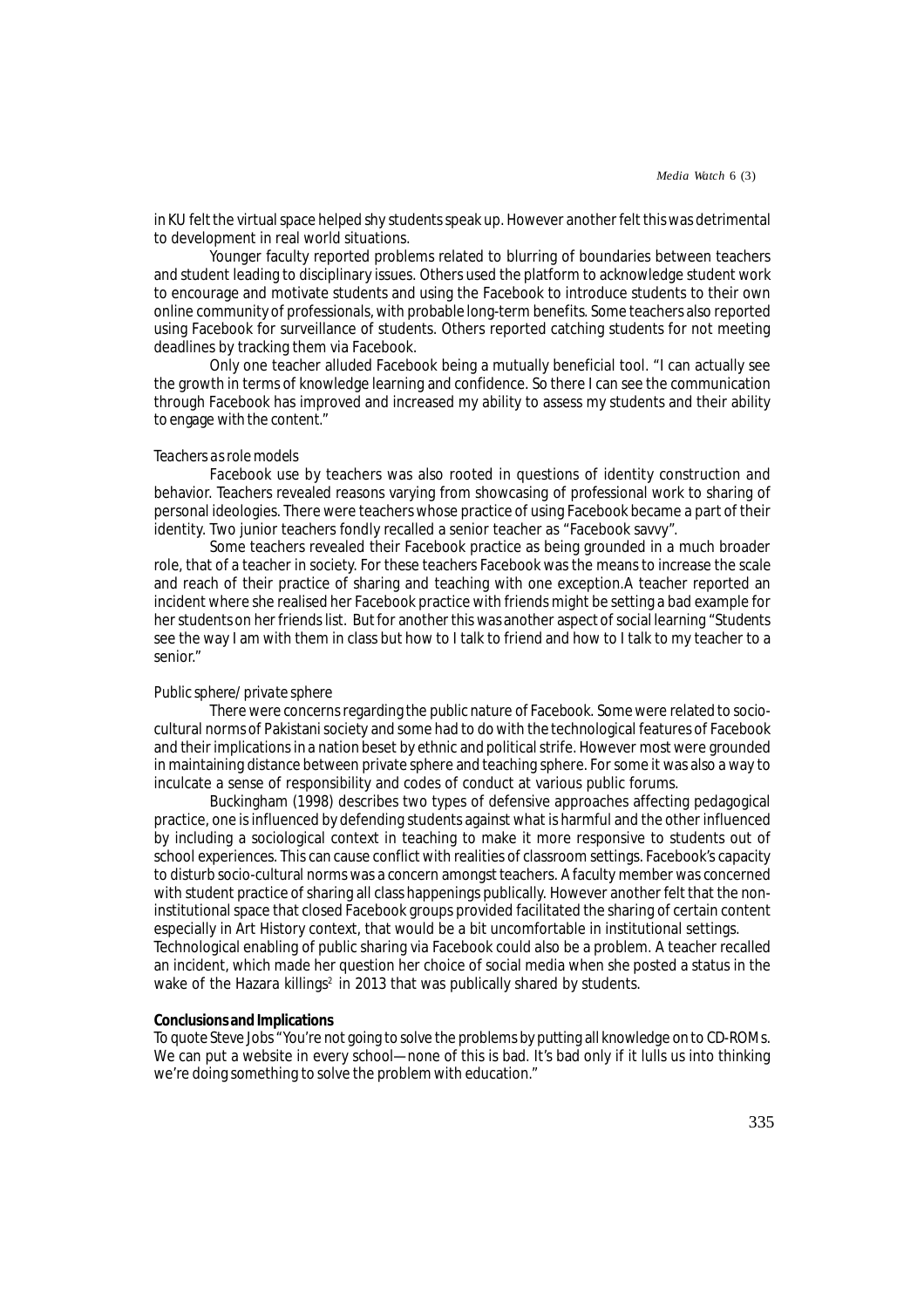Pedagogical use of Facebook is beset by the same issues that characterize ICTs deployment in education- the use of technology as a tool and the harnessing of technology to enhance learning. Dominant use of Facebook is as a convenient forum that enables one-to-many communication whether in the form of a notice board or a forum to share resources and links. In this it functions more like a mobile LMS, accessed from anywhere anytime. It also serves to fill the lack of culturally relevant digital library resources and networks in Pakistan. A less common reason is that students prefer it, so it is learner-centric. Multiple forms of resource sharing including audio/video and visuals, helps students improve understanding of issues, particularly those with language barriers. As some teachers pointed out its 'virtuality' helps students who lack confidence in real world situations.

The virtual world reflects the real world teacher-student relationships and pedagogical approaches. Teachers' use of Facebook is affected by their own ideologies, which are in turn influenced by socio-cultural factors, especially with regards to conceptions of public and private spheres. Teachers own experience of education is seen to influence their practice as teachers as well they way they position Facebook as a pedagogical tool.

Winston (2007) points out that adoption of technology is a process linked to social necessity. As this study shows, changes in conception of education, efforts to bridge the gap between formal education practices, harnessing student attention are all influencing factors. However, it might be important to pay attention to the third step of technology diffusion- suppression of radical potential. As Facebook becomes appropriated for pedagogy, it is important to keep its voluntary, unstructured and informal aspects in mind. Efforts to integrate it within the existing academic practices might suppress its potential. As seen in the research it is perhaps best to use it alongside the formal spaces and practices of learning, being enriched by the students themselves. This approach will enable teachers to have an insight into the learning processes of students and will allow them to be a part of the student community and perhaps lead them to becoming more sensitive to student expectations as opposed to being led by personal ideology and institutional expectations.

As established by this limited and exploratory research pedagogical use of Facebook has the potential to be adapted to respond to needs of individuals (students and teachers) as well as institutions, be it to enable deeper learning, overcome lack of communication forums, effective LMS, or digital resources. Reiterating Ahmed et al.(2013), in context of Pakistan, beset by severe lack of resources and services, the effect can be emancipatory. However, in order for this emancipatory potential to be actualized we need to revisit our understanding of pedagogy and practice exploring and adapting it to online environments, keeping the changing preferences and needs of students in mind, and this perhaps can be the direction of future research.

#### **Notes**

<sup>2</sup>Document available at: http://www.hec.gov.pk/MediaPublication/HECPublication/PublishingImages/ MTDFII201015/mtdf2.htm

<sup>2</sup>A Facebook specific practice of accepting people as friends enabling communication through profiles(wall feature) and access to others part of your social network.

<sup>3</sup>Hazara: a minority group in Pakistan under persecution and attack

#### **References**

A Snapshot of Pakistan's Social Media Analytics. (2014). Retrieved July 14, 2014, from http:// www.pas.org.pk/a-snapshot-of-pakistans-social-media-analytics-jan-2014/

Ahmed, S., Anik, T. A. Md., Tasnim, M., & Ferdous, H. S. (2013, 11, 25-29). Statistical analysis and implications of SNS search in underdeveloped countries. 25<sup>th</sup> Australian Computer -Human Interaction Conference: Augmentation, application, Innovation, Collaboration, OZCHI 2013. Adelaide, SA, Australia. ACM. Retrieved fromhttps://www..academia.edu/4426905/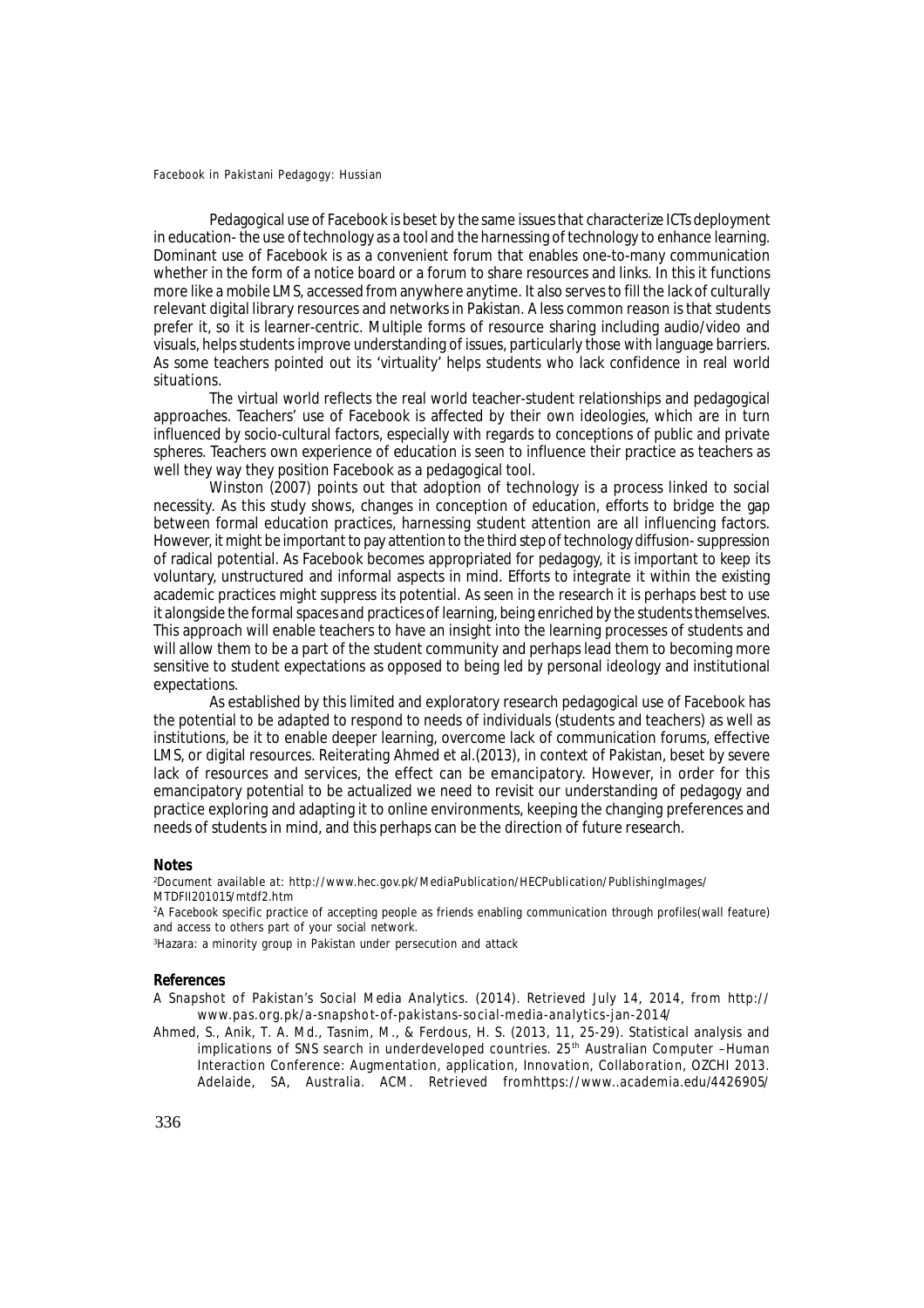Statistical\_Analysis\_and\_ Implications \_of\_SNS\_Search\_in\_Under-Developed\_Countries

- Ajjan, H., & Hartshorne, R. (2008). Investigating faculty decisions to adopt Web 2.0 technologies: Theory and empirical tests. *The Internet and Higher Education*, 11(2), 71–80. doi: 10.1016/ j.iheduc.2008.05.002.
- Bosch, T. E. (2009). Using online social networking for teaching and
- learning: Facebook use at the University of Cape Town.*Communicatio*: *South African Journal for Communication Theory and Research*, *35:2*, 185-200. doi: http://dx.doi.org/10.1080/ 02500160903250648
- Boyd, D. M., and Ellison, N. B. (2008). Social Network Sites: Definition, History, & Scholarship. *Journal of Computer-Mediated Communication,13,* 210–230.
- Buchanan, T., Sainter, P., Saunders, G. (2013). Factors affecting faculty use of learning technologies: implications for models of technology adoption. *Journal of Computing in Higher Education,25*:1– 11.Doi: 10.1007/s12528-013-9066-6
- Buckingham, D. (1998).*Teaching Popular Culture*. London: UCL Press
- Castells, M. (2010). Mass communication, mass self-communication and power relationships in the networked society. In Curran J. (Ed.), *Media and Society*(pp. 3 - 15). London: Bloomsbury
- Cuban, L. (1986). *Teachers and Machines: the classroom use of technology since 1920.* New York: Teachers College Press.
- Green, B. (1998). Teaching for difference: Learning Theory and Post-critical pedagogy. In Buckingham, D., (Ed.), *Teaching Popular Culture*, (pp.177-197) London: UCL Press
- Harris, K. (October 16 2008). Using Social Networking Sites as Student Engagement Tools. *Diverse Issues in Higher Education25 (18).* Retrieved from: http://diverseeducation.com/article/11837/
- Higher Education Medium Term Development Framework II, 2010-2015 http://www.hec.gov.pk/MediaPublication/HECPublication/PublishingImages/MTDFII201015/ mtdf2.html
- Hunter, C. D. (1998).Technology in the Classroom: Haven't We Heard This Before? (Class handout) Retrieved www2.le.ac.uk/departments/media/dl/documents.../Reading10.pdf
- Imel, S. (n.d.). Learning Technologies 2001 in Adult Education.
- Ito, M.(2010). Work. In *Hanging out, messing around and Geeking out: Kids living in learning with new media* (pp. 295-310).USA: MIT Press
- Khan, S. R. (2009). Role of Mass media in Quality assurance of Higher Education in Pakistan.*Business Review*, *4 (2),* 69-86.
- Kietzmann, J. H., Hermkens, K., McCarthy, I. P., Silvestre, B. S.(2011). Social media? Get serious! Understanding thefunctional building blocks of social media. *Business Horizons,54*, 241-251.
- King, A. (1993).From Sage on Stage to Guide on the Side.*College Teaching, 41, (1),* 30-35. doi 10.1080/ 87567555.1993.9926781
- Levin, D., & Arafeh, S. (2002). *The digital disconnect: the widening gap between Internet savvy students and their schools.* Washington DC: Pew Internet & American Life Project.
- Lim, D., & Kim, H. (2002). Motivation and learner characteristics affecting online learning and learning applications. *Journal of Educational Technology Systems*, *31,(4),* 423-439.
- Livingstone, S. (2002). Changing Media, changing literacies. In *Young people and New media,* (pp. 211- 254). London:Sage
- Livingstone, S. (2010). Interactive, engaging but unequal, critical conclusions from Internet studies. In Curran J., (Ed.) *Media and Society,* (pp.122 – 142). London: Bloomsbury
- Madge, C., Meek, J., Wellens J., & Hooley T. (2009). Facebook,social integration and informal learning at university: "It is more for socializing and talking to friends about work than for actually doing work",*Learning, Media and Technology*, *34 (2)*, 141-155.doi: 10.1080/17439880902923606
- McQuail, D. (2010).*Mass Communication Theory.*London: Sage
- Mehmood, T., M. (2012). News-Seeking Patterns of Academicians of Allama Iqbal Open University, Islamabad.*Global Media Journal5(2).* Retrieved from http://www.aiou.edu.pk/gmj/ CurrentIssue.asp